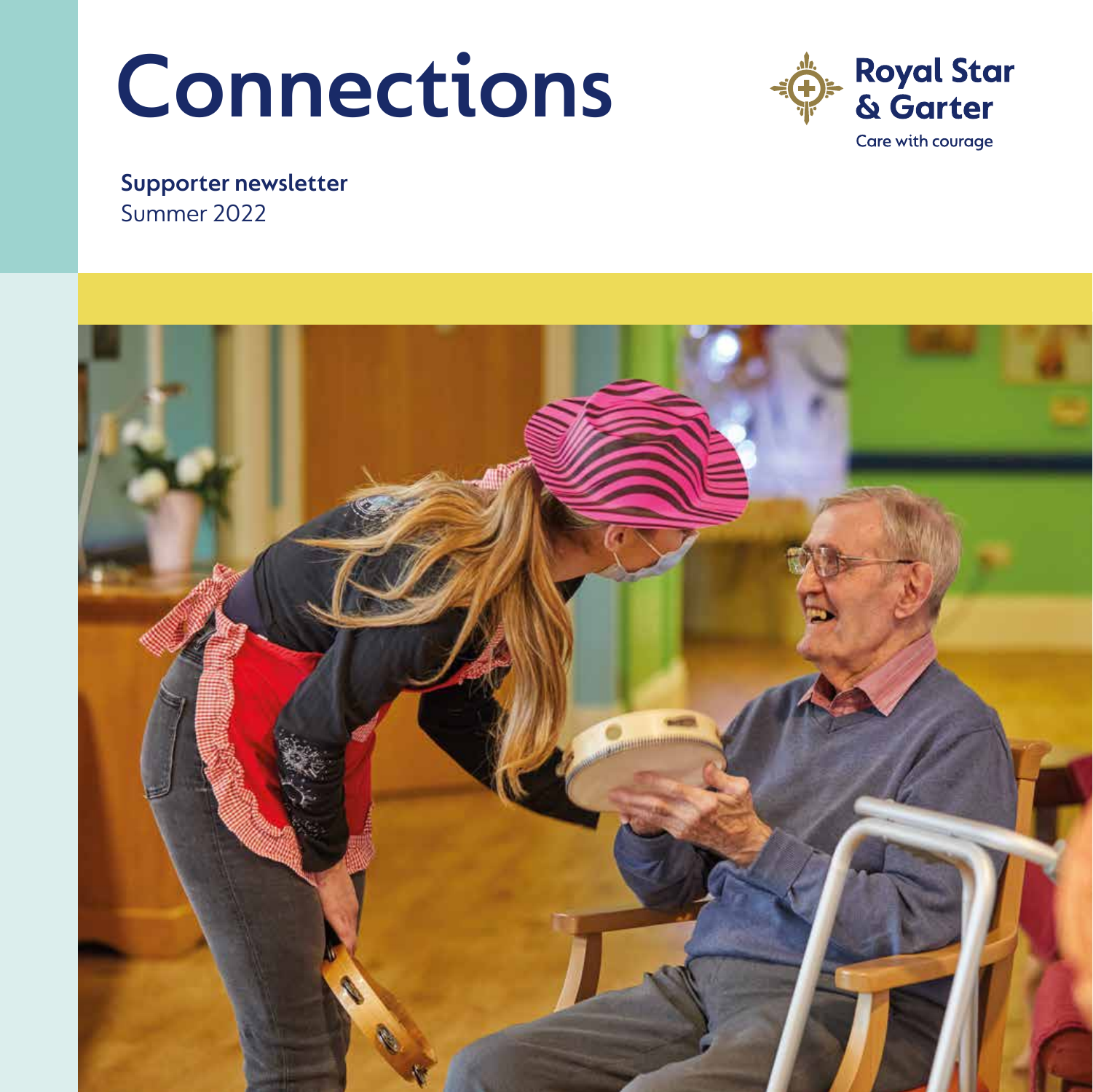## **About us**



We provide loving, compassionate care to veterans and their partners living with disability or dementia.

Our Homes in Solihull, Surbiton and High Wycombe offer outstanding residential care. We help those who have had the courage to serve our country to live happy, fulfilled lives.



### In 2021, your support helped us to:

- •progress our plans to create a bespoke Home and community for younger veterans;
- •develop staff expertise by training six Nursing Associates, whose work assists Nurses with some of their responsibilities;
- •deliver a new Wellbeing Programme to provide tailored activities and exercise that meet residents' needs.

### Looking forward we will:

- restart our day care service, when it is safe to do so;
- trial a project to reach veterans in their own homes;
- •develop our care and support for younger veterans.

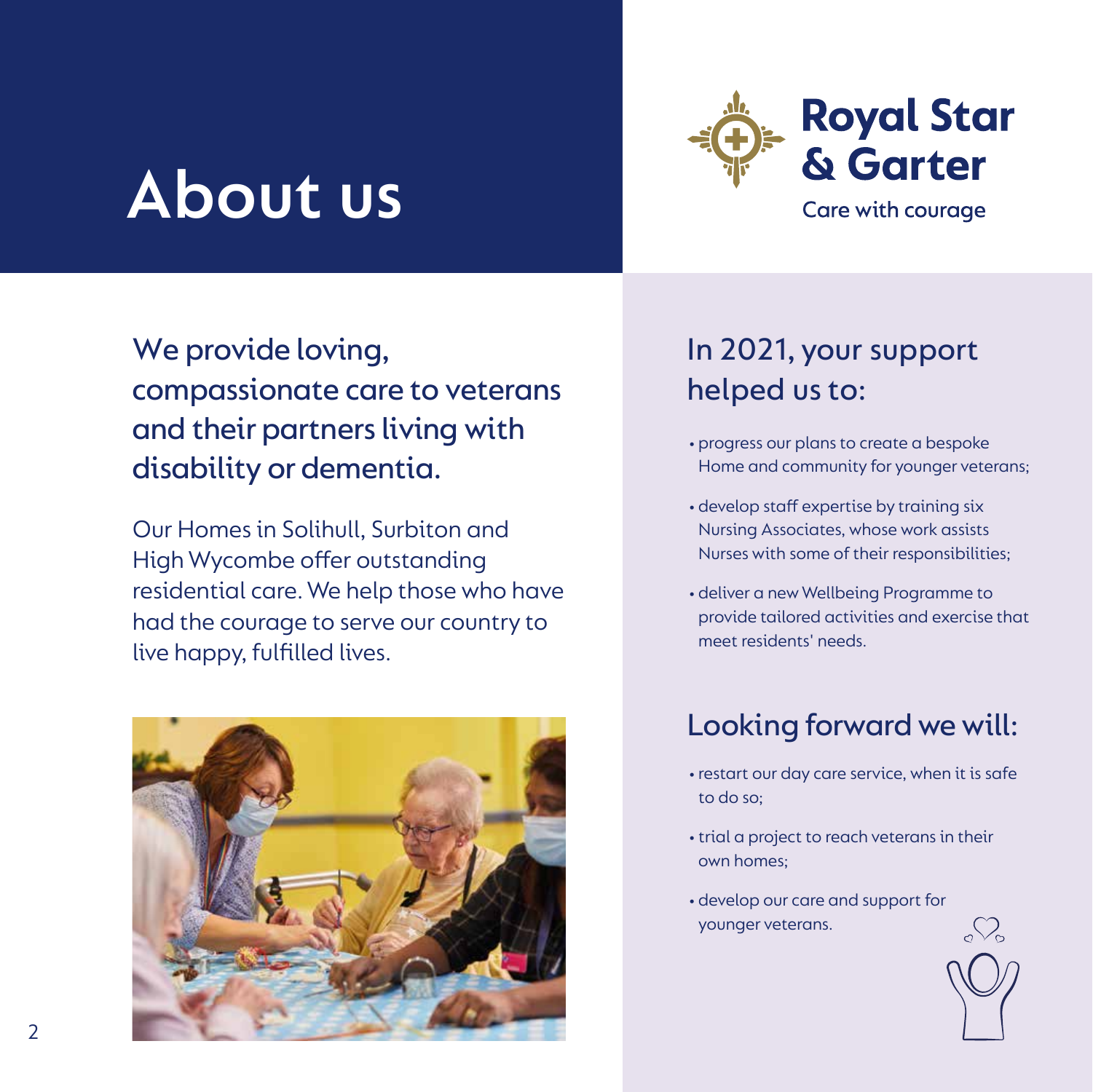## **Welcome to Connections...**

...our Summer newsletter, inviting you to find out more about life in our Homes.

As both a supporter and friend, we hope that you are feeling more optimistic this year as we begin to better understand how to tackle the challenges of the pandemic. After months of uncertainty and necessary restrictions to visiting, residents are now enjoying more face-to-face visits from loved ones.

Our new Wellbeing Programme supports staff across our Homes in creating meaningful moments with our residents. The Wellbeing Teams have swung into action to bring fun, joy and variety to every day. They have already taken residents out on day trips in our minibuses, to enjoy the scenery, museums, pubs and ice cream! Read on to find out how the Housekeeping Teams create wellbeing in their daily work, from sharing a chat or a song to performing magic tricks. Hey presto, a special moment to brighten someone's day! We will also be providing lots of tips, ideas and stories throughout this year to encourage our supporters to look after their wellbeing too.



We'll be sharing news of our Jubilee celebrations in the next edition of Connections. Wishing you a happy summer.

Cally Madden, Editor

#### **The Platinum Jubilee**



On behalf of our residents, staff and volunteers, we would like to wish our Patron, Her Majesty The Queen, our warmest congratulations on her Platinum Jubilee. Her Majesty is seen here visiting our Richmond Home in 1958.

The Homes are preparing for a weekend of celebrations. Residents and staff will be making a special card for Her Majesty and the Union Jack will be flying high outside. In Solihull, residents have planted lily of the valley, The Queen's favourite flower, in her honour.



Residents will celebrate in style with colourful street parties, buffets, a delicious afternoon tea with live music, and military visits and talks. When The Queen attends the Epsom Derby, residents will be following the race with great excitement.

We wish you a wonderful weekend of celebration.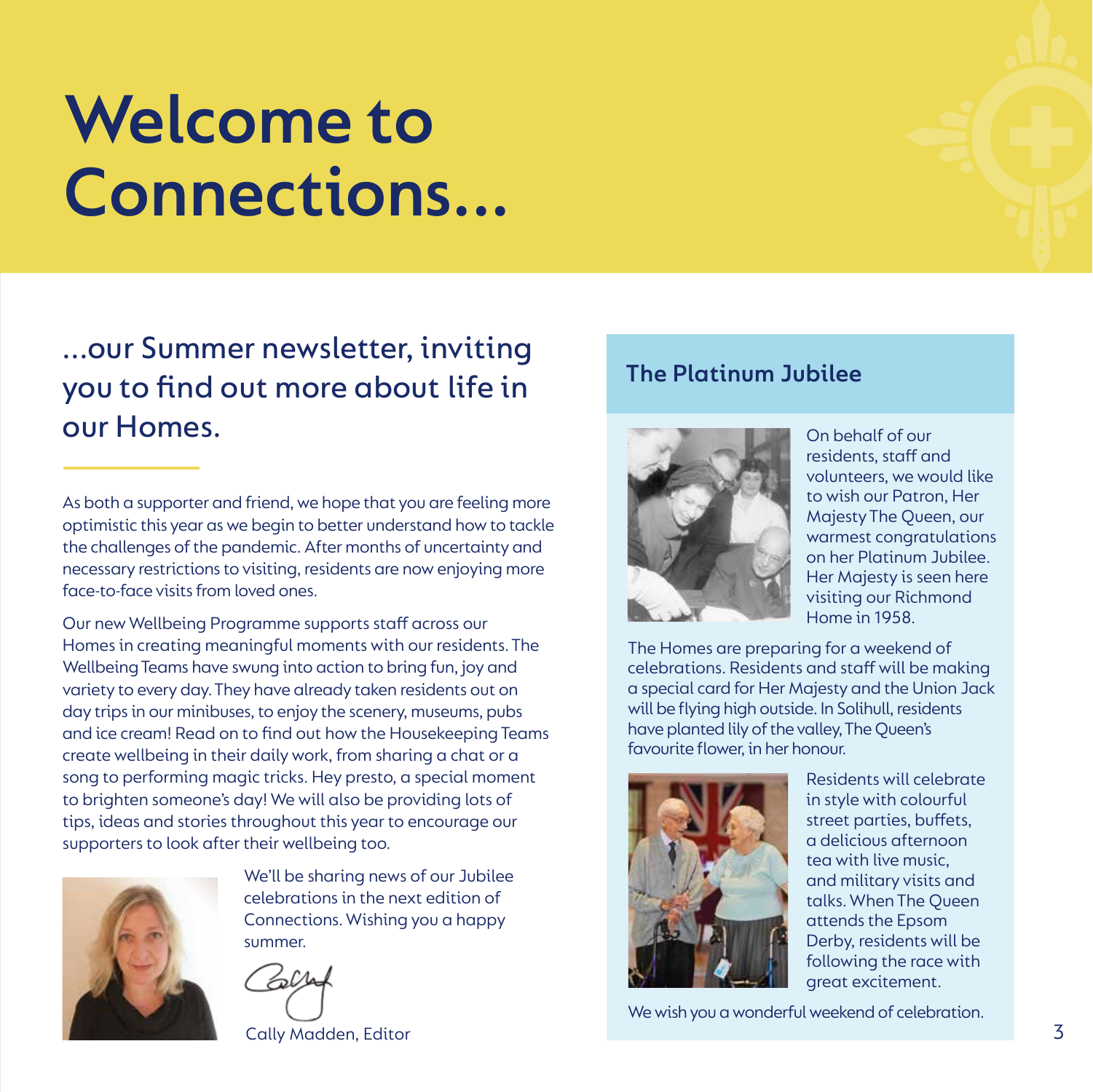## **Celebrating our residents**

#### **Grenadier Guard John recalls The Queen's Coronation.**

Resident John attended the coronation of Her Majesty Queen Elizabeth II, on 2 June 1953.



"When Princess Elizabeth arrived at Westminster Abbey, the courtiers had to close in as the aisle was narrow. She walked so close to me that I could have touched her. When she came out as Queen with her crown on, it was such a fantastic sight.

"As Her Majesty left, my regiment presented arms. Once she was in the royal carriage, the guard of honour formed up and marched back to Wellington



## 66

**This is my home now. I was a wreck when I came here, I couldn't move. Now I've put on weight and I can walk with a frame. I think it's very good here.**

John, resident

Barracks with the regimental band. Afterwards a good time was had by all in the sergeants' mess!"

John is glad to live with us now. "I feel comfortable and I get 100 per cent care night and day." John is sociable and loves joining in with all the activities and outings.

#### **Star Moves with Ken**

A former fitness instructor leads the popular 'Star Moves with Ken' class.

Resident Ken, 87, served in the Royal Army Ordnance Corps before qualifying as a YMCA weight trainer.

The exercises he teaches other residents are adapted from his training, and approved by our Physiotherapist. The sessions have inspired him to walk for the first time



since December 2020. Ken explained, "The classes keep me going and give me the hope I will achieve my goal to walk again. I also do a lot of work with the in-house Physiotherapist. The classes bring people together as a group. We motivate each other."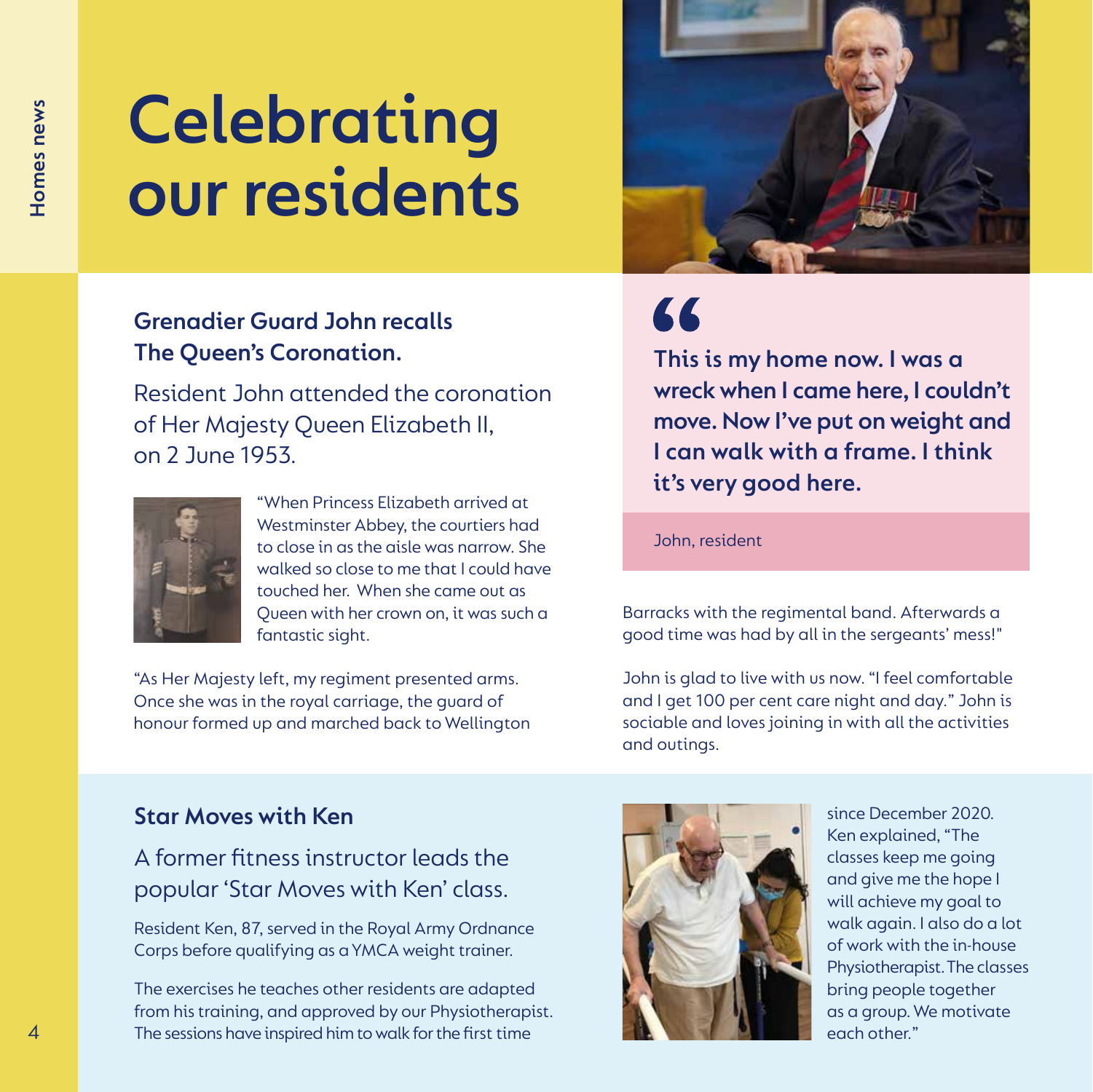

#### **Solihull Star Bake-off**

Our residents put their baking skills to the test and loved tasting the results.

The event was organised as part of Nutrition and Hydration Week in March. Residents also enjoyed making smoothies, cookery classes and quizzes.

Resident Tom and Housekeeper Abi stirred up some magic. Tom went on to win the competition with his cake in support of Ukraine.

#### **Hydration tip**

Drink six to eight glasses or cups of fluid each day. Luckily tea, coffee, low-fat milk and sugar-free drinks all count.



### 66

**As well as being a great source of shared pleasure and companionship, eating and drinking healthily plays a key role in maintaining wellbeing. It's a vital part of the care we provide every day.** 

Pauline, Director of Care

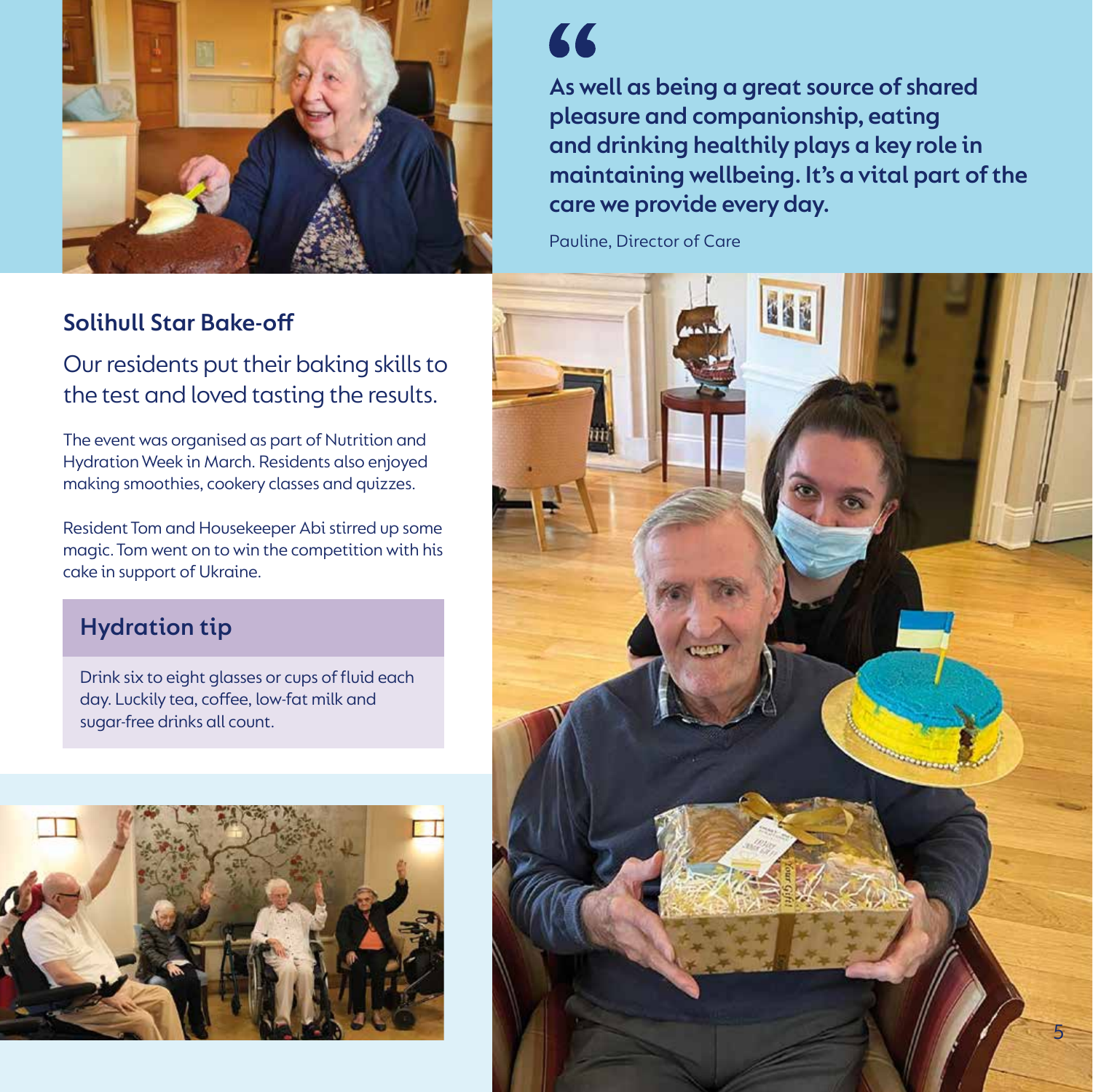## **Wellbeing Programme**



Our new service supports residents in feeling engaged, valued and loved.

We've always provided great activities but now we are challenging ourselves to really create magical moments for residents every day.

We offer a wider choice of activities, outings and therapies, building to seven days a week. Staff are trained to ensure that each interaction is positive, happy and focusses on what residents tell us they would like to do or achieve.

Through this new, bespoke programme, we are able to increase mobility, build confidence and nurture both independence and companionship. Our vision is for every resident to live life to the full.

### 66

**Every member of staff is part of the activities and exercise we offer because wellbeing is everybody's concern. The new service focusses on living positively and with love, part of our core values. It's fun and has a positive impact. It is delivered by people who understand our work, what we stand for and ultimately the residents and their specific needs.**

Pauline, Director of Care

**Lily and Suzie**  have a chat over a manicure.



**Margaret** revives her amazing artistic skills.

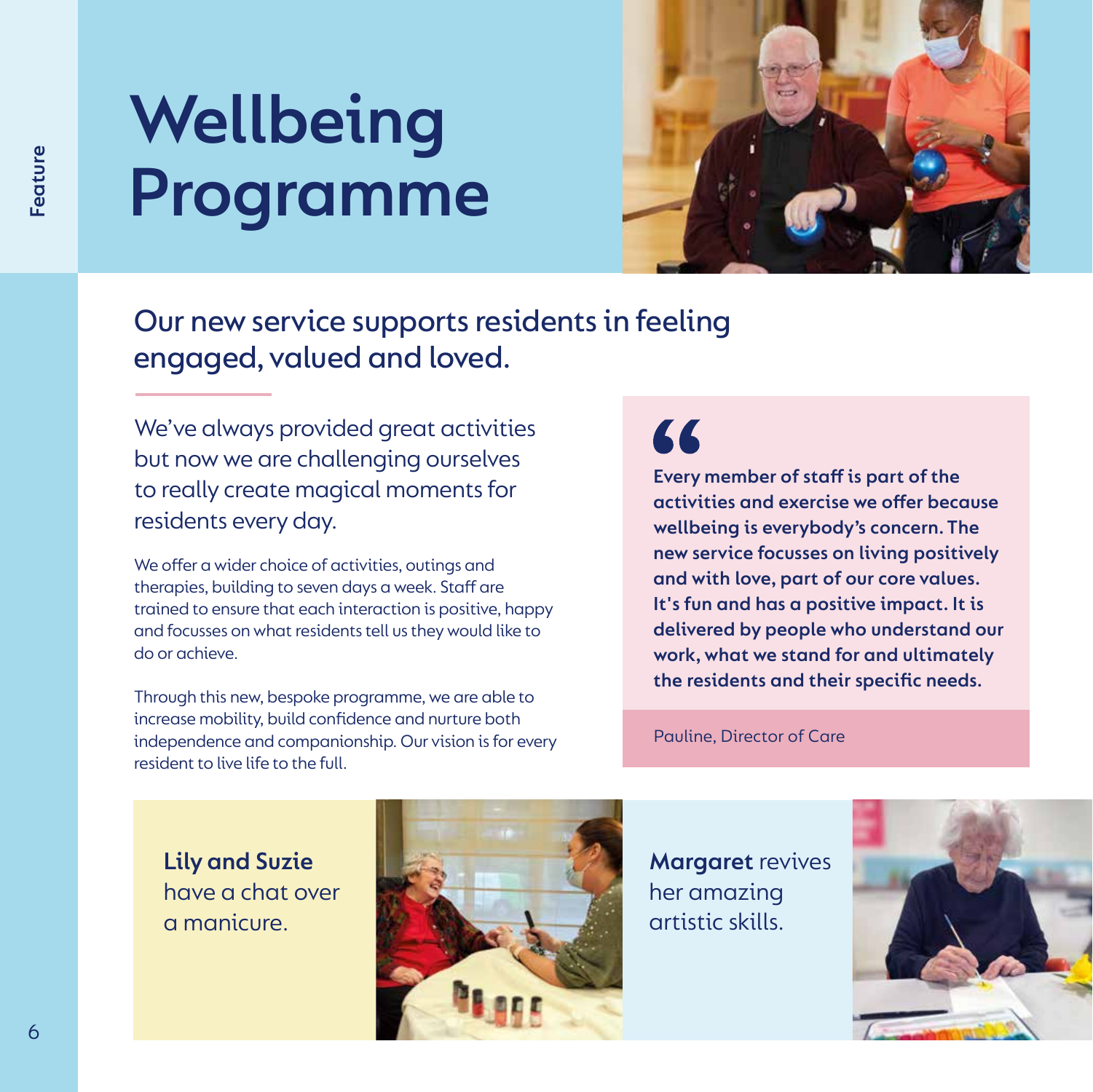

### **A**

**Our Wellbeing Programme is really popular, it allows friendships to be built and to blossom.**

Emma, Wellbeing Coordinator

#### **What does it involve?**

A dedicated team of Wellbeing Coordinators, an in-house Physiotherapist and a Driver work closely with all staff to ensure the very best for our residents.

The programme has something for everyone, including music, dance, crafts, quizzes, mindfulness, military visits, cookery and more.

It provides one-to-one and group activities and specialist Physiotherapy across a huge range of interest areas and abilities.

There are day trips and outings in our specially adapted minibuses.



It offers increased opportunities to enjoy our garden spaces, with outdoor clubs, al fresco dining and musical and social events.

Our dementia-friendly activities ensure all of our residents can feel engaged and involved.

It includes a digital service, providing on-demand wellbeing opportunities, such as learning new skills and virtual tours.

We also offer external support from Speech & Language Therapists, Podiatrists, Dentists and Dieticians to ensure all aspects of a person's health are taken care of.



**Bob** enjoys a spot of weeding in the fresh air and sunshine.



**Joyce**, on a trip to a motor museum, reminiscing about her first Austin.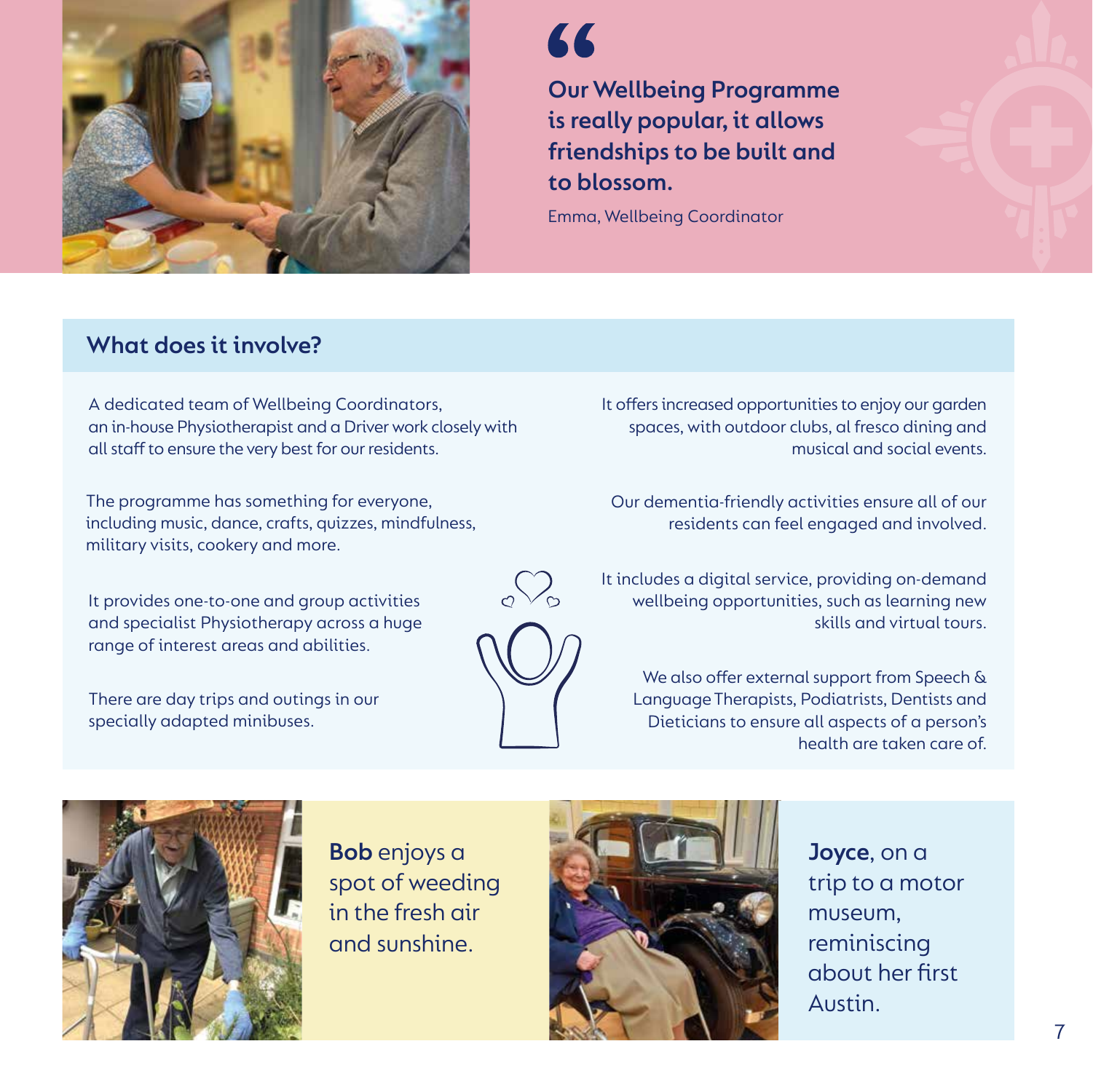## **Music in dementia care**



### Our dementia care houses are full of colour, warmth and life.

Music plays an important part in creating this vibrant mood, and each Home makes use of it daily to bring people together, to share memories or just to relax and listen.

When the pandemic began, the many musical performances by external entertainers were temporarily limited, so staff stepped in to ensure that music activities were still on offer. We bought new equipment, musical resources and subscriptions. The sessions were adapted to appeal to residents living with dementia. We also introduced extra sensory elements and involved more staff so they could encourage residents to join in.

As part of the support we received from the Armed Forces Covenant Fund Trust, we undertook a two-year project to observe our musical activities and capture the impact on residents living with dementia. The aim was to help us understand more of the benefits of music for those residents and to ensure we were delivering it in the right way.

The team introduced a variety of different activities, including group and one-to-one sessions. They found that residents were interested in a wide range of music and using instruments such as hapi drums (a harmonious metal drum) and bell ringing, which they had not tried before.

### 66

**Music is Dad's life. At home, he would sit in his room with his albums listening to music, usually classical. So he really enjoys it when there's concerts and music is played in the Home. I think that even with his dementia, it's sparking memories and taking him back somewhere.**

#### Peter's daughter, Julie

The physical effect of music on residents living with dementia was striking: as they warmed to the music, staff could see them becoming engaged, alert and making good eye contact. Their movements revealed their enjoyment, as they found ways to express themselves through dancing, nodding, tapping their feet, wiggling their fingers, and joining in with instruments.

Residents also became more sociable, initiating conversations or joining in with group meal times afterwards. This is important because communication and appetite can be badly affected by dementia, and residents may feel isolated.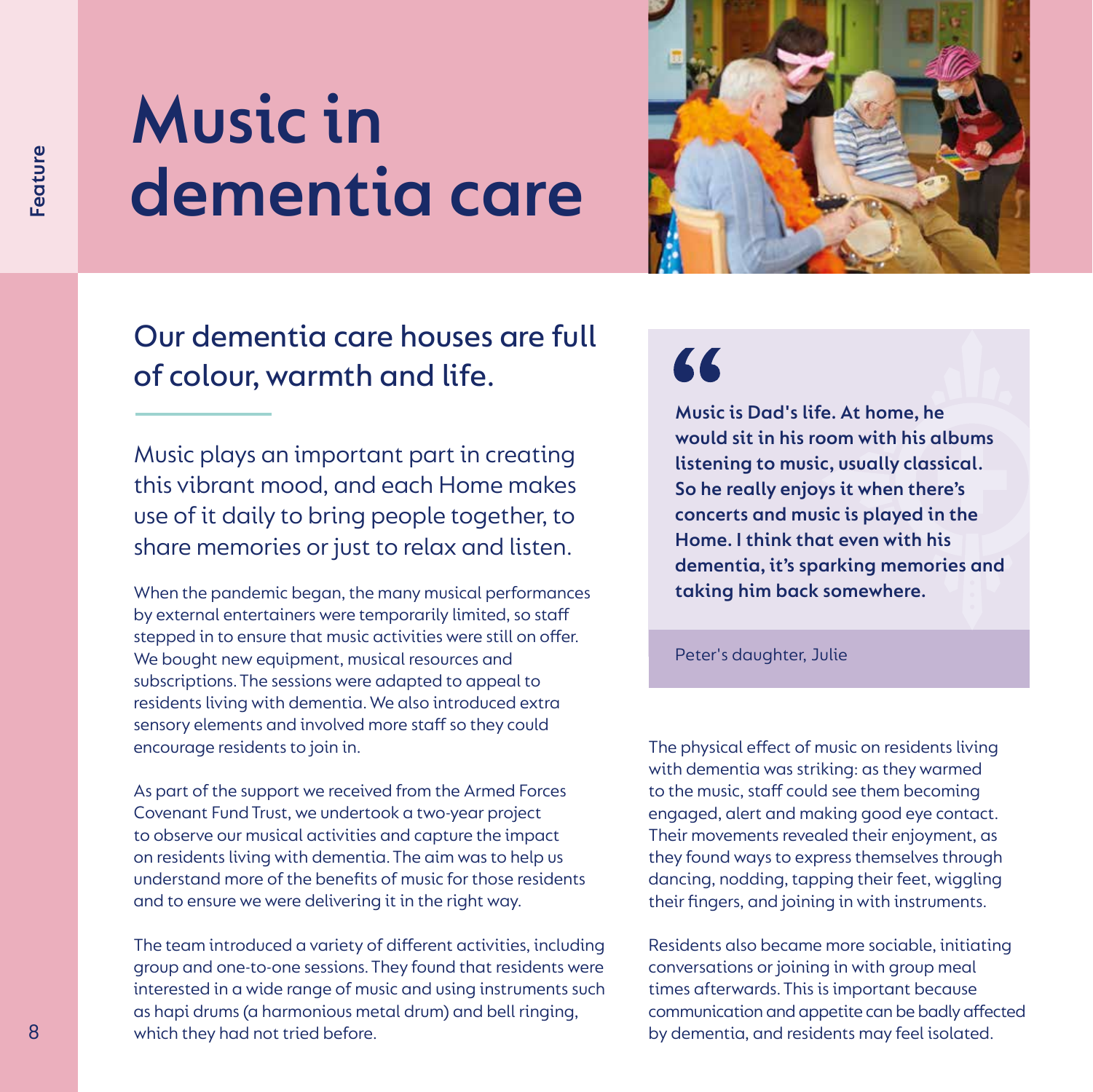" **"I feel wonderful when I sing, it makes me happy. It's good for the soul, it cheers me up.**

Alf, RAF resident



#### **Music man**

A favourite with our residents is a sing-along. Singing is included in many activities we offer because, apart from the sheer joy it brings, it helps with relaxation and has physical benefits associated with deep, controlled breathing. It supports residents' memories to remember lyrics and many find it comforting to recall songs from their younger years.

In all of these observations, residents improved or maintained a good mood, showing what a positive impact music has. This was demonstrated by their laughter, enthusiasm, and being attentive and responsive to the activity. This positivity continued into other activities later on.

RAF veteran Alf was bought a piano by his mother at the age of three. Music has played an important part in his life ever since.

Now that Alf lives with dementia, staff ensure he still enjoys his music and support him in playing the piano for other residents. 'Over the Rainbow' is always a popular request.

His favourite activities are dancing to live music in the Home and sing-alongs.

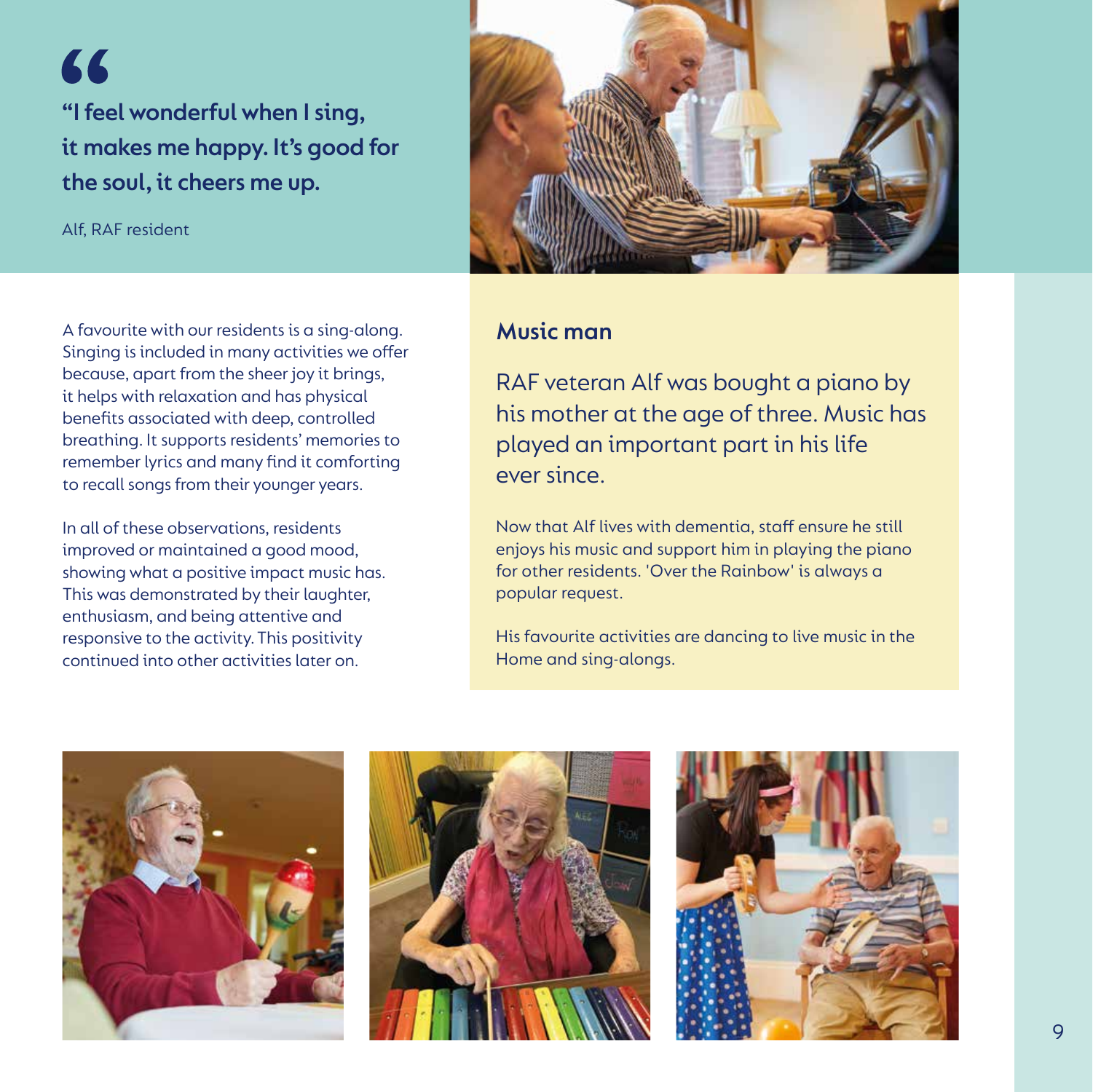## **Celebrating our women**

**If a pilot was flying out, we'd have a map with the weather pattern, and we'd tell them what to expect.** 

Hilda, WRNS

We have a proud history of caring for some remarkable female veterans. Here we share some of their stories, past and present.





#### **Hilda's story**

Hilda studied mathematics at university. She joined the Women's Royal Naval Service (WRNS) in 1950 to work in meteorology, based at Royal Naval air stations. Hilda used teleprinted weather readings to make a forecast. After leaving the WRNS in 1955, Hilda worked as a

mathematician at the British Gas Research Station, solving complex equations, long before computers were widely available.





#### **Florence's story**

Florence was in the Women's Auxiliary Air Force (WAAF) during WWII. She trained as a driver and in mechanics. She had hoped to see the world but explained: "They didn't send women drivers abroad. So I never had the opportunity, which I was quite sorry about." Florence drove

airmen to their planes before they went on missions. She left the WAAF in 1946, married and became a social worker.





#### **Margaret's story**

Margaret was not yet 18 when she joined the WRNS in 1944. She was stationed at RAF Flowerdown where she helped Allied troops target enemy submarines by listening to German messages in Morse code. She said: "We were catching U-boats and we were often quite successful. It was

a very happy life and I think we did a bit of good." After leaving in 1946, she trained as a nurse, married and had six children.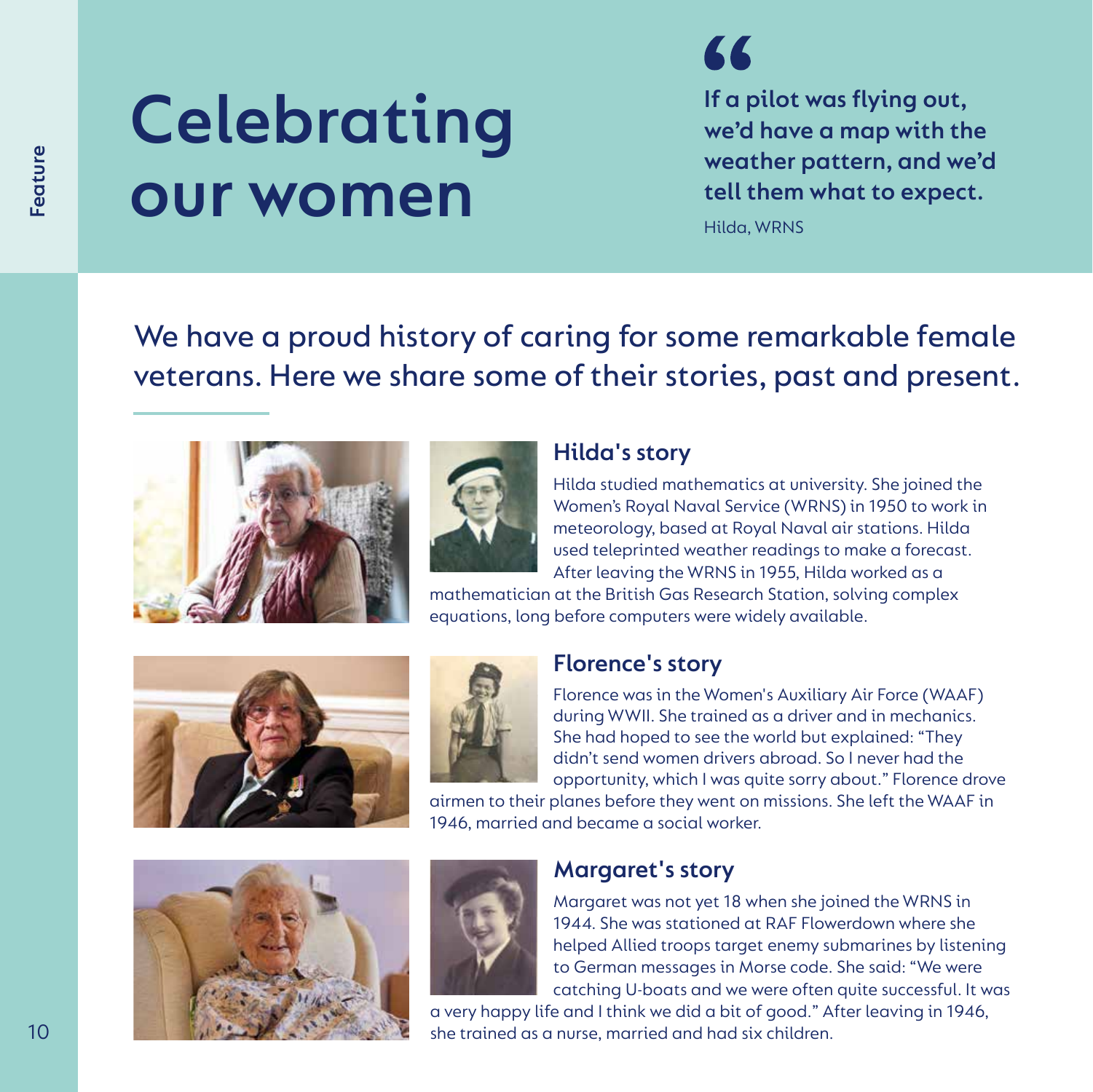

### "

**There was no way I was going to work in a factory. I went up to the Air Force and said, "I want to join up."**

Florence, WAAF (left)

### Former residents whose stories live on...





#### **Nancy's story**

When she was helping troops escape occupied France in WWII, Nancy Wake was nicknamed the 'The White Mouse' by an increasingly frustrated Gestapo because of her elusiveness. Back in England, she joined the Special Operations Executive, a British secret army, and parachuted back

into France in 1944 to fight with the Resistance against the Nazis. She would become one of the most decorated women of WWII. Nancy lived at our Richmond Home for many years before her death in 2011, aged 98.





#### **Bevis' story**

Bevis was a member of the Army Intelligence Corps during WWII, and one of the first women posted overseas to work as a translator in Interrogation Centres across Egypt, Algeria and Italy. She achieved the rank of Junior

Commander and married an MI6 Officer, Harold Shergold. A brilliant athlete, she competed in the 1948 London Olympics, throwing the discus and shotput. Bevis lived at our Richmond Home until her death in 1997, aged 78.

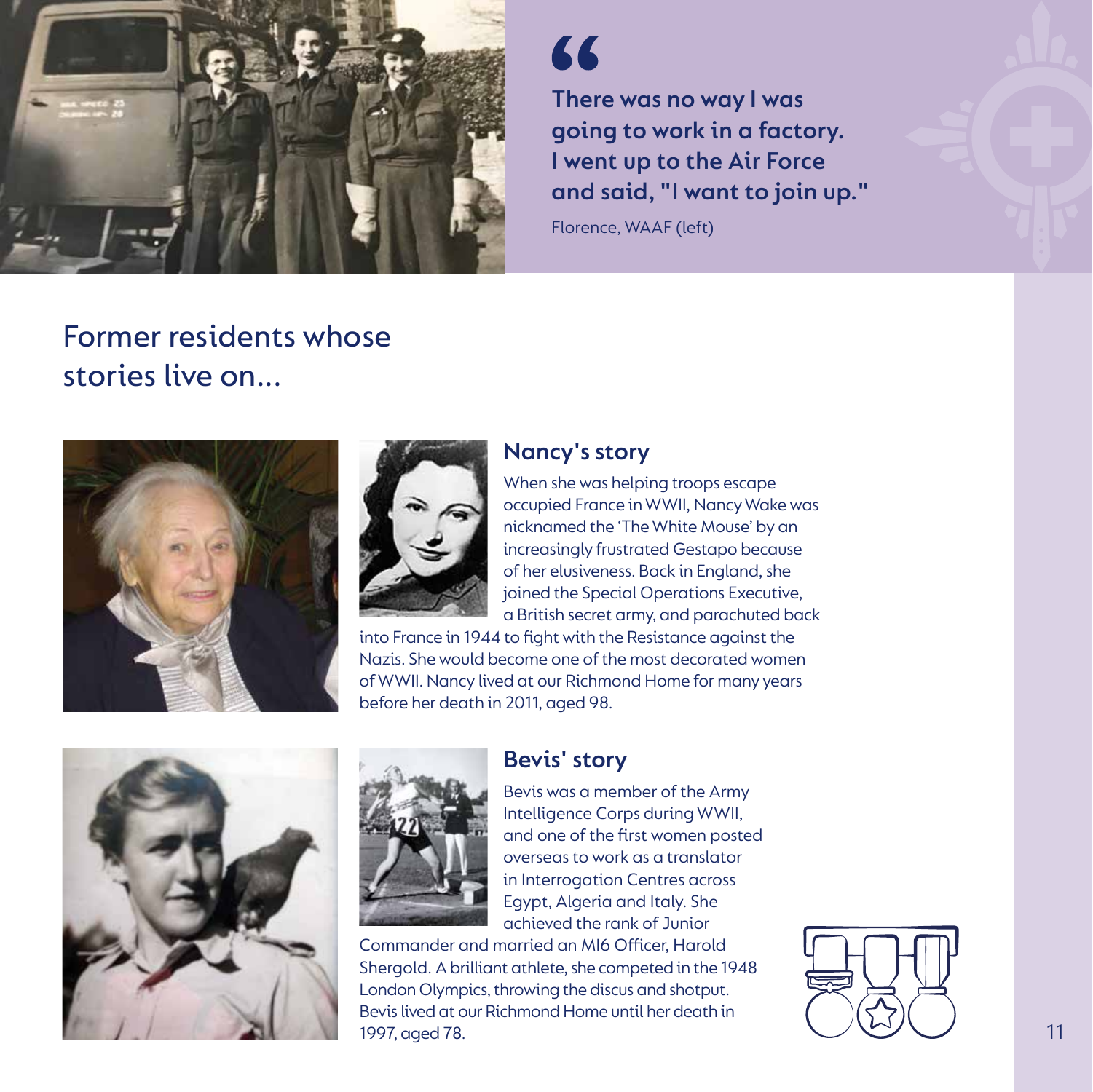## **Good housekeeping**

**12 House keeping teams play an**<br> **Examplemental in the state of the state of the state of the state of the state of the state of the state of the state of the state of the state of the state of the state of the state of** Housekeeping teams play an important role in our residents' wellbeing as well as keeping our Homes clean and safe.

Housekeepers form friendships with our residents, which helps boost their wellbeing and cheer their day.



"My job involves cleaning residents' rooms but there's so much more to it than that," said Tina (left), a Housekeeper since 1987, now based at Surbiton. "To do the job well, you have to know the residents and their habits. For instance, if I know a

resident likes to rest in the afternoon, I make sure their room is cleaned in the morning."

Carmel is the Lead Housekeeper in Solihull. Her team learns new skills not required in their housekeeping roles to help residents. "Jane learned to sew just so that she could fix buttons on residents' clothes. Now she does alterations as well!"



Nick has been a Housekeeper at High Wycombe for three years. He said spending time with residents was one of the highlights of the job: "We sit down and chat with them, and get to know them. If I see a resident who seems a bit down, I'll make them a drink, have a chat with them, maybe do something like a puzzle together, and when you leave the room they're happy. I find that incredibly satisfying. I can see the impact that I've had on their wellbeing and I feel good about myself, I feel like I've accomplished something important."

Tina agreed: "I do this job to make the residents happy. Sometimes I fold towels into swans and elephants – I do that if it's a resident's birthday and it brings a smile to their face."

Carmel said the team are always looking at ways to help residents: "We make sure we return their things to the same place when we are cleaning. The small things we do definitely make a big difference"

Tina said she felt privileged to have this friendship with the residents: "If they're in the room while I'm cleaning, I chat away to them. I get to know so much about them and it's an honour that they trust me and see me as a friend. Sometimes I stay after cleaning to have a chat or do a puzzle. I absolutely love it. I do everything with my heart. One day, I hope someone will do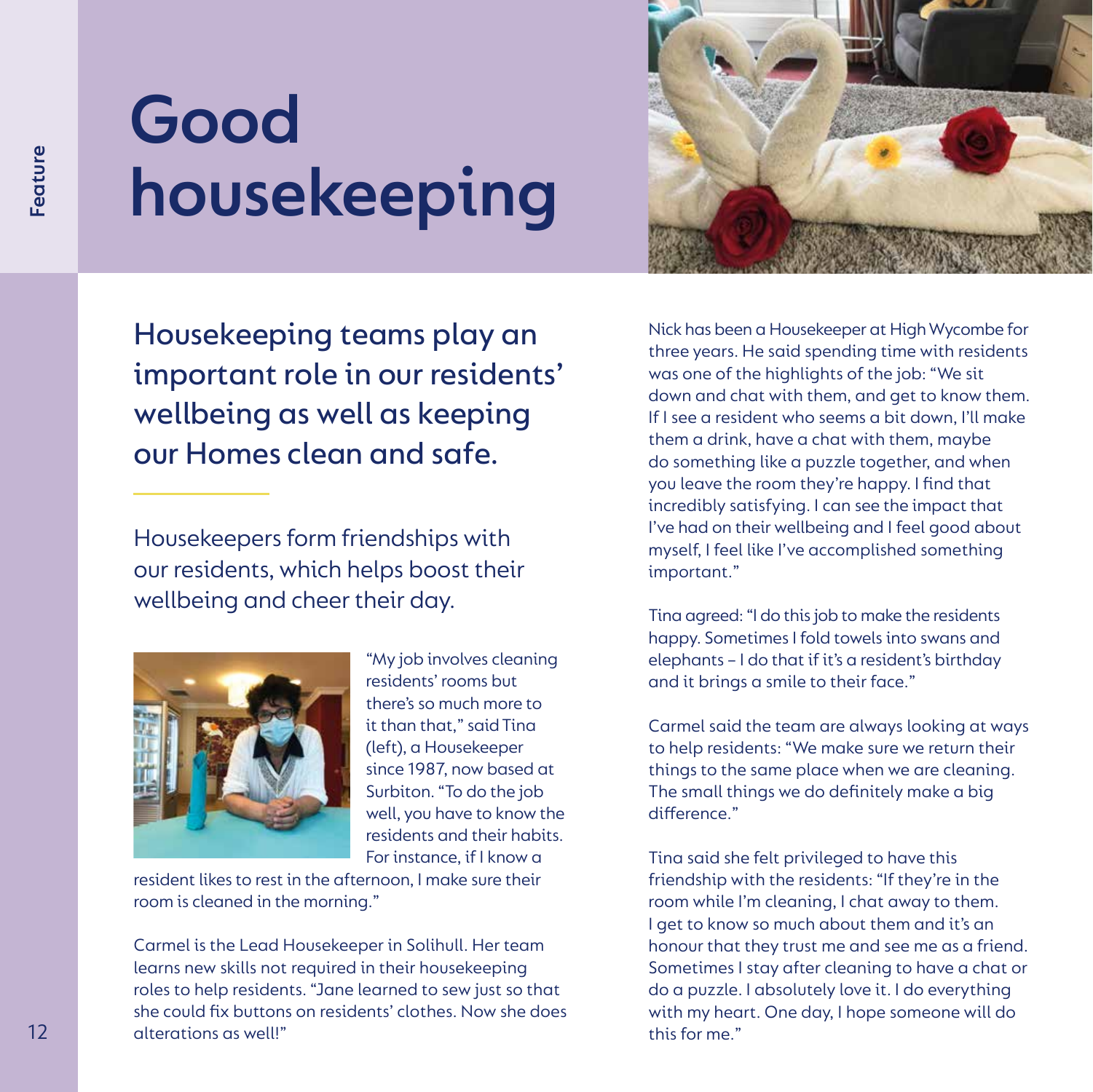

66 **We're always thinking of what's important for the resident.**

Nick, Housekeeper

Nick (above) explained that, while cleaning rooms, he will often stop to spend time with residents: "A lot of residents like looking through photo albums. They tell us who's who and they reminisce. Sometimes we'll read a newspaper together, and making them cups of tea or drinks means the world to them. I enjoy building that bond and friendship."

Looking at the work of the Housekeepers, Carmel (below), commented: "I'm very proud of what we do. We have to manage our time and tasks, and control infection, but we also show we have time for the residents. Whether it's a two-second chat, helping fold clothes, sorting out make-up or listening to concerns, we're always there for residents."





66

**Nel** (above) **does card tricks, or sings and dances for residents. Whenever residents see him, they smile. It's about brightening**  their day, and making life a little **happier for them.** 

Carmel, Lead Housekeeper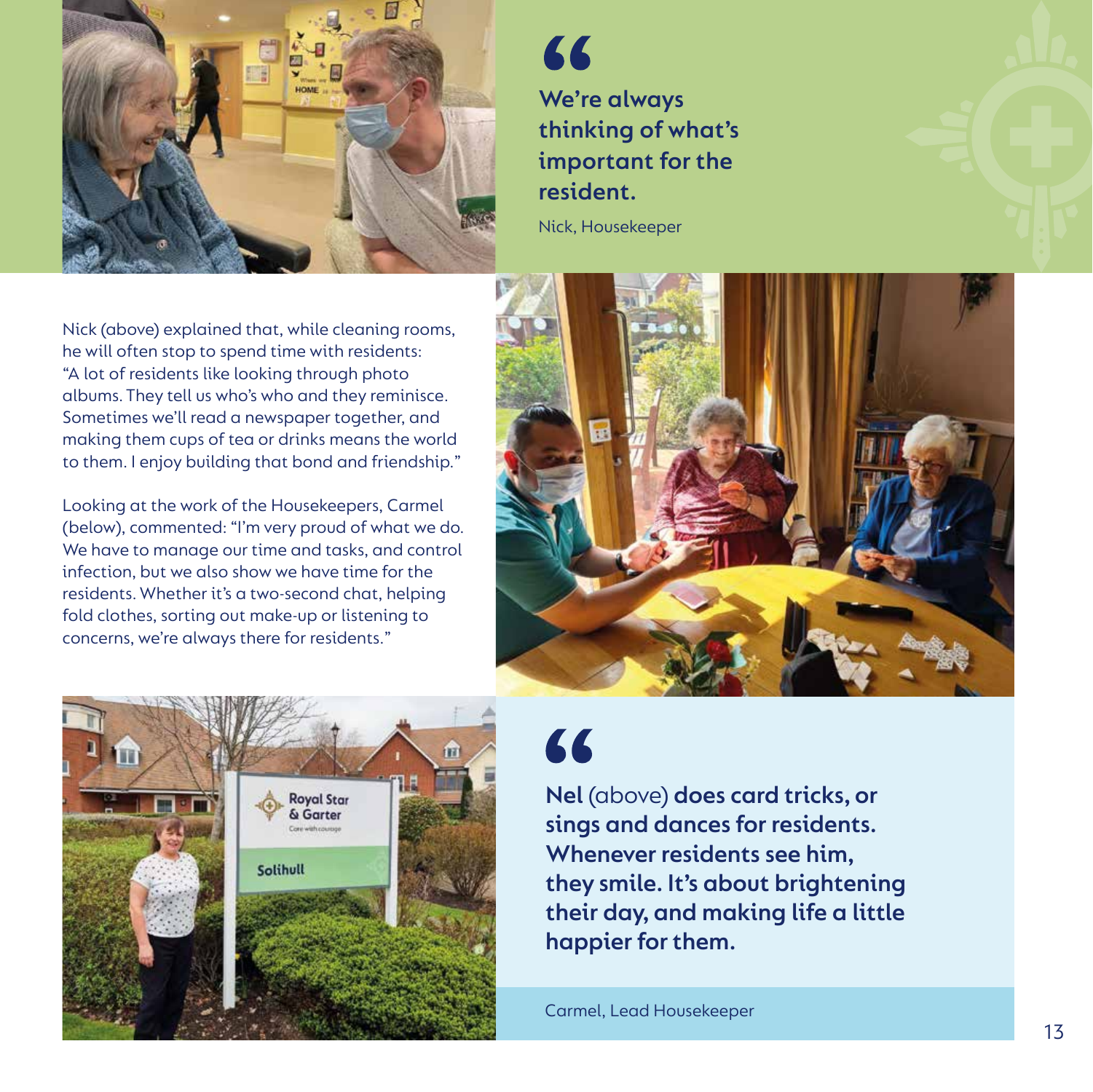## **Ways you can help**

#### **Join us for a new challenge this year!**

After two years of restrictions, we are so excited to get back to fundraising events around the country. We are currently recruiting participants for the following:

- **• Surbiton Dragon Boat Challenge: 17 July 2022**
- **• Royal Parks Half Marathon (London): 9 October 2022**
- **• Ultra Challenge: events across the country and dates through the year**



**When you join us on an event, you'll receive fundraising support from our dedicated team and we'll be there to cheer you on.**



#### **Funding activities**

#### Freemasonry for Women raised over £1,000 for High Wycombe.

The money was used to purchase a projector, an ice-cream maker and a pottery wheel for residents.

Pictured is resident Michael with his daughter Sarah who ran pottery workshops for our residents in March. They also enjoyed watching 'Les Misérables' using the projector and making their own ice-cream.



If you or your organisation would like to fundraise for us, do get in touch: community@starandgarter.org

#### All details at starandgarter.org/challenge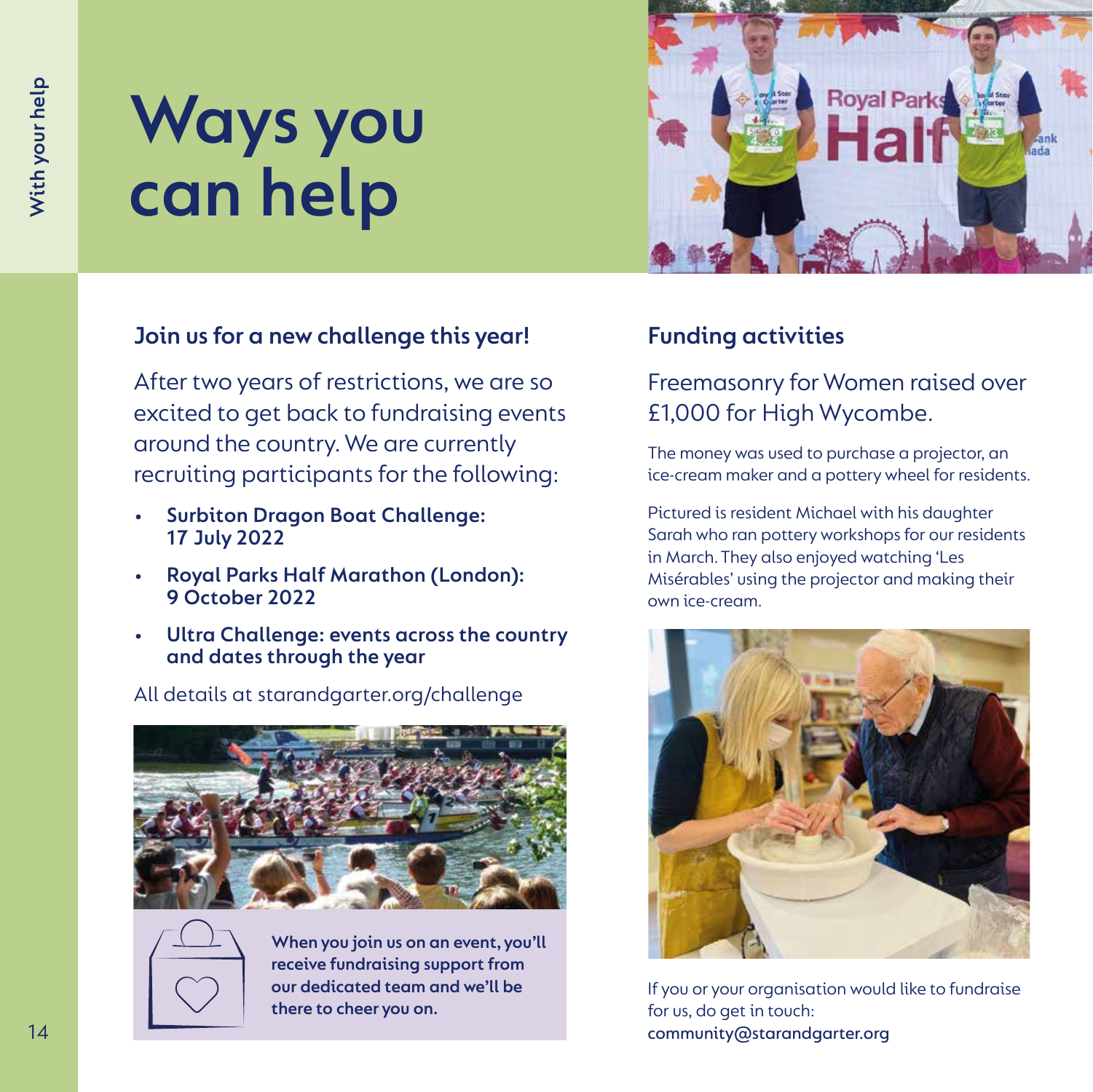

### 77

Starlight allows us to remember<br>
residents who have lived with us,<br>
and celebrate those who continue<br>
to do so.<br>
Caley, Director of Supporter Engagement<br>
Starlight 2021<br>
Once again, our Homes gathered for<br>
the Starlight se **Starlight allows us to remember residents who have lived with us, and celebrate those who continue to do so.**

Caley, Director of Supporter Engagement

#### **Starlight 2021**

Once again, our Homes gathered for the Starlight services, remembering and celebrating residents, past and present.

Stars were hung on our Christmas trees with the names of loved ones written on them, while friends and families joined us online to hear a message from Director of Care Pauline, and readings from our residents.

Thank you to everyone who generously supported Starlight, please do look out for the 2022 date for your diary on our website: www.starandgarter.org

#### **Prize winner**

#### Congratulations to Mr Allen for winning £4,000 in our Christmas Raffle.

Mr Allen has supported us for many years. He sent us a lovely thank-you note on hearing the news of his win: "What a result! So thank you and be assured that my support for your wonderful charity does not end here."

Maybe his win was written in the stars? Mr Allen also sent us his horoscope. It read: "…you've always shown consideration for others. As Mercury links to mysterious Pluto, a surprising source of gratitude makes its way into

#### **Play our Star Lottery**

Do you want to be in with a chance to win £20,000?



Enter our Lottery now! Sign up via Direct Debit to play our weekly game, only £1 a play.

There are also 10 runner-up prizes of a £10 John Lewis voucher up for grabs every week.

Don't delay, enter today! starandgarter.weeklylottery.org.uk

See the website for all T&Cs